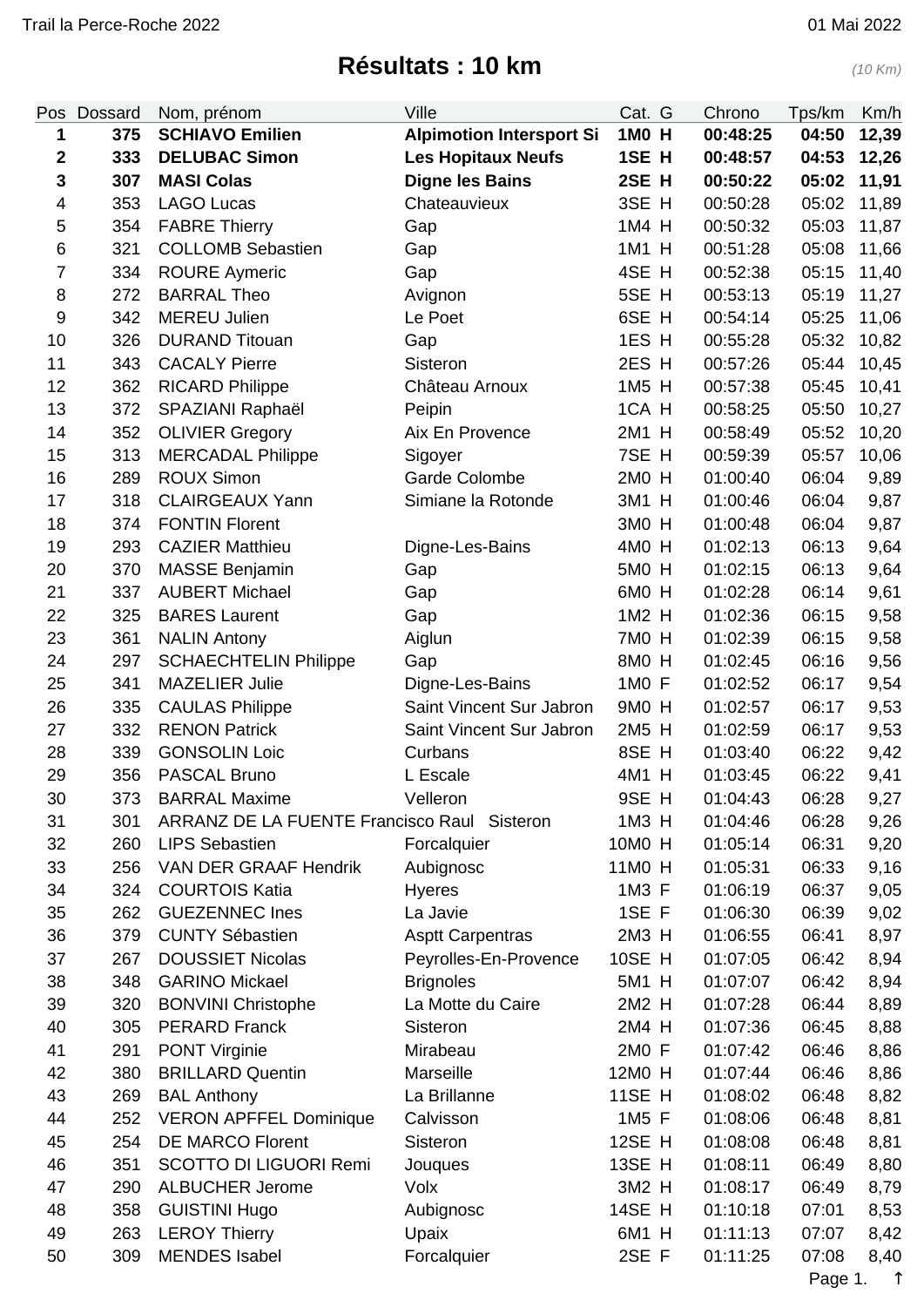## **Résultats : 10 km** (10 Km)

| Pos | <b>Dossard</b> | Nom, prénom                     | Ville                          | Cat. G        |   | Chrono   | Tps/km | Km/h |
|-----|----------------|---------------------------------|--------------------------------|---------------|---|----------|--------|------|
| 51  | 330            | <b>DELACOTE Evane</b>           | Gap                            | 1JU F         |   | 01:11:35 | 07:09  | 8,38 |
| 52  | 315            | <b>NUNES Mathilde</b>           | La Breole                      | 3SE F         |   | 01:11:41 | 07:10  | 8,37 |
| 53  | 279            | <b>BARBIER Daniel</b>           | Auriol                         | 3M3 H         |   | 01:11:45 | 07:10  | 8,36 |
| 54  | 363            | SALADE DIT LAVIGNE Rémy         | <b>Vitrolles</b>               | 4M2 H         |   | 01:11:56 | 07:11  | 8,34 |
| 55  | 282            | MEZINO Joseph                   | Carnoux En Provence            | 3M5 H         |   | 01:12:22 | 07:14  | 8,29 |
| 56  | 316            | <b>HOFFMANN Caroline</b>        | Ceyreste                       | 3MO F         |   | 01:12:40 | 07:16  | 8,26 |
| 57  | 306            | <b>CHAPRON Olivier</b>          | Chabottes                      | 3M4 H         |   | 01:12:46 | 07:16  | 8,25 |
| 58  | 312            | <b>CHALAYE Samuel</b>           | Chateau Arnoux St Auban 15SE H |               |   | 01:12:53 | 07:17  | 8,23 |
| 59  | 268            | <b>GIUGE Camille</b>            | Sisteron                       | 4SE F         |   | 01:13:00 | 07:18  | 8,22 |
| 60  | 310            | <b>TIZOT Bernadette</b>         | Chabottes                      | 1M4 F         |   | 01:13:17 | 07:19  | 8,19 |
| 61  | 367            | <b>MANDON Emanuel</b>           | <b>Brignoles</b>               | 5M2 H         |   | 01:13:27 | 07:20  | 8,17 |
| 62  | 366            | <b>CAVE Macéo</b>               | <b>Brignoles</b>               |               | H | 01:13:29 | 07:20  | 8,17 |
| 63  | 253            | <b>SATTES Louis</b>             | Calvisson                      | 1M7 H         |   | 01:13:35 | 07:21  | 8,15 |
| 64  | 296            | <b>PONCET Sylvain</b>           | Sisteron                       | 4M3 H         |   | 01:14:22 | 07:26  | 8,07 |
| 65  | 365            | <b>ROUX Philippe</b>            | Eyguians                       | 4M5 H         |   | 01:15:21 | 07:32  | 7,96 |
| 66  | 294            | <b>PONCET Farah</b>             | Aubignosc                      | 5SE F         |   | 01:15:57 | 07:35  | 7,90 |
| 67  | 355            | <b>NIFLORE Jeremy</b>           | Aix En Provence                | 16SE H        |   | 01:16:19 | 07:37  | 7,86 |
| 68  | 319            | <b>REYSZ Anne-Marie</b>         | La Motte du Caire              | 4M0 F         |   | 01:16:33 | 07:39  | 7,84 |
| 69  | 344            | <b>RIVORY Mathieu</b>           | Sisteron                       | 17SE H        |   | 01:16:37 | 07:39  | 7,83 |
| 70  | 359            | <b>DAUVIGNAC Apolline</b>       | Laragne-Monteglin              | 6SE F         |   | 01:16:58 | 07:41  | 7,80 |
| 71  | 368            | <b>MONTEROSSO Gaetano</b>       | <b>Ribiers</b>                 | 4M4 H         |   | 01:17:04 | 07:42  | 7,79 |
| 72  | 278            | <b>ACHEJIAN Gregoire</b>        | Marseille 06                   | 5M3 H         |   | 01:17:14 | 07:43  | 7,77 |
| 73  | 299            | <b>REYNAUD Franck</b>           | Sisteron                       | 6M3 H         |   | 01:17:21 | 07:44  | 7,76 |
| 74  | 345            | <b>DESSI Marie</b>              | Champtercier                   | 1ES F         |   | 01:17:38 | 07:45  | 7,73 |
| 75  | 271            | <b>CONDY Isabelle</b>           | Paucourt                       | 7SE F         |   | 01:18:02 | 07:48  | 7,69 |
| 76  | 300            | <b>PRIEUR Christophe</b>        | Digne-Les-Bains                | 7M3 H         |   | 01:18:16 | 07:49  | 7,67 |
| 77  | 275            | WYWIJAS Thao                    | St Maime                       | 1JU H         |   | 01:19:17 | 07:55  | 7,57 |
| 78  | 314            | <b>BRAY Philippe</b>            | Chateau Arnoux                 | 1M6 H         |   | 01:19:54 | 07:59  | 7,51 |
| 79  | 322            | <b>PAILLOUX Marine</b>          | Les Baumettes                  | 5M0 F         |   | 01:20:22 | 08:02  | 7,47 |
| 80  | 292            | <b>NOIRAULT Adeline</b>         | Sisteron                       | 6MO F         |   | 01:20:28 | 08:02  | 7,46 |
| 81  | 328            | <b>BIANCHI Gaetan</b>           | Auzet                          | <b>18SE H</b> |   | 01:20:30 | 08:03  | 7,45 |
| 82  | 357            | <b>ROUANET Christophe</b>       | Eguilles                       | 8M3 H         |   | 01:20:41 | 08:04  | 7,44 |
| 83  | 311            | <b>NAVORET Laure</b>            | Gap                            | 1M2 F         |   | 01:21:04 | 08:06  | 7,40 |
| 84  | 323            | <b>ABERT Delphine</b>           | <b>Tallard</b>                 | 7M0 F         |   | 01:21:11 | 08:07  | 7,39 |
| 85  | 298            | <b>GOURIOU Karine</b>           | Chateau Arnoux                 | 2M3 F         |   | 01:21:19 | 08:07  | 7,38 |
| 86  | 338            | <b>GUILLERMIN Remi</b>          | Sainte Tulle                   | 13M0 H        |   | 01:21:27 | 08:08  | 7,37 |
| 87  | 369            | <b>DESSAUD Hugo</b>             | Sisteron                       | 2JU H         |   | 01:21:42 | 08:10  | 7,34 |
| 88  | 377            | <b>LERCH Olivier</b>            | <b>Gap Triathlon</b>           | 9M3 H         |   | 01:22:40 | 08:16  | 7,26 |
| 89  | 283            | <b>RAEPPEL Gerard</b>           | Carnoux En Provence            | 2M6 H         |   | 01:23:24 | 08:20  | 7,19 |
| 90  | 346            | <b>CASTELBOU Franck</b>         | <b>Brignoles</b>               | 10M3 H        |   | 01:23:27 | 08:20  | 7,19 |
| 91  | 347            | <b>DENUIT Estelle</b>           | <b>Brignoles</b>               | 2M2 F         |   | 01:23:29 | 08:20  | 7,19 |
| 92  | 277            | <b>PALMANN Michel</b>           | Saint Zacharie                 | 3M6 H         |   | 01:23:50 | 08:23  | 7,16 |
| 93  | 327            | <b>JOHNSON Flore</b>            | Auzet                          | 8SE F         |   | 01:24:02 | 08:24  | 7,14 |
| 94  | 364            | <b>CANEPA Solange</b>           | Château Arnoux                 | 3M3 F         |   | 01:24:09 | 08:24  | 7,13 |
| 95  | 331            | <b>FANGILLE Sophie</b>          | Castellane                     | 8MO F         |   | 01:24:32 | 08:27  | 7,10 |
| 96  | 304            | <b>GANDON Benjamin</b>          | Sisteron                       | 7M1 H         |   | 01:24:37 | 08:27  | 7,09 |
| 97  | 349            | <b>LAUSSUCQ Marie Christine</b> | <b>Brignoles</b>               | 2M4 F         |   | 01:24:49 | 08:28  | 7,07 |
| 98  | 303            | PESCE Lena                      | Entrepierres                   | 9SE F         |   | 01:25:50 | 08:35  | 6,99 |
| 99  | 295            | <b>MORARD Roland</b>            | Sisteron                       | 6M2 H         |   | 01:26:08 | 08:36  | 6,97 |
| 100 | 287            | <b>FEYRIT Magali</b>            | La Condamine Chatelard         | 3M2 F         |   | 01:26:10 | 08:37  | 6,96 |
|     |                |                                 |                                |               |   |          |        |      |

Page 2. [↑](#page-0-0)